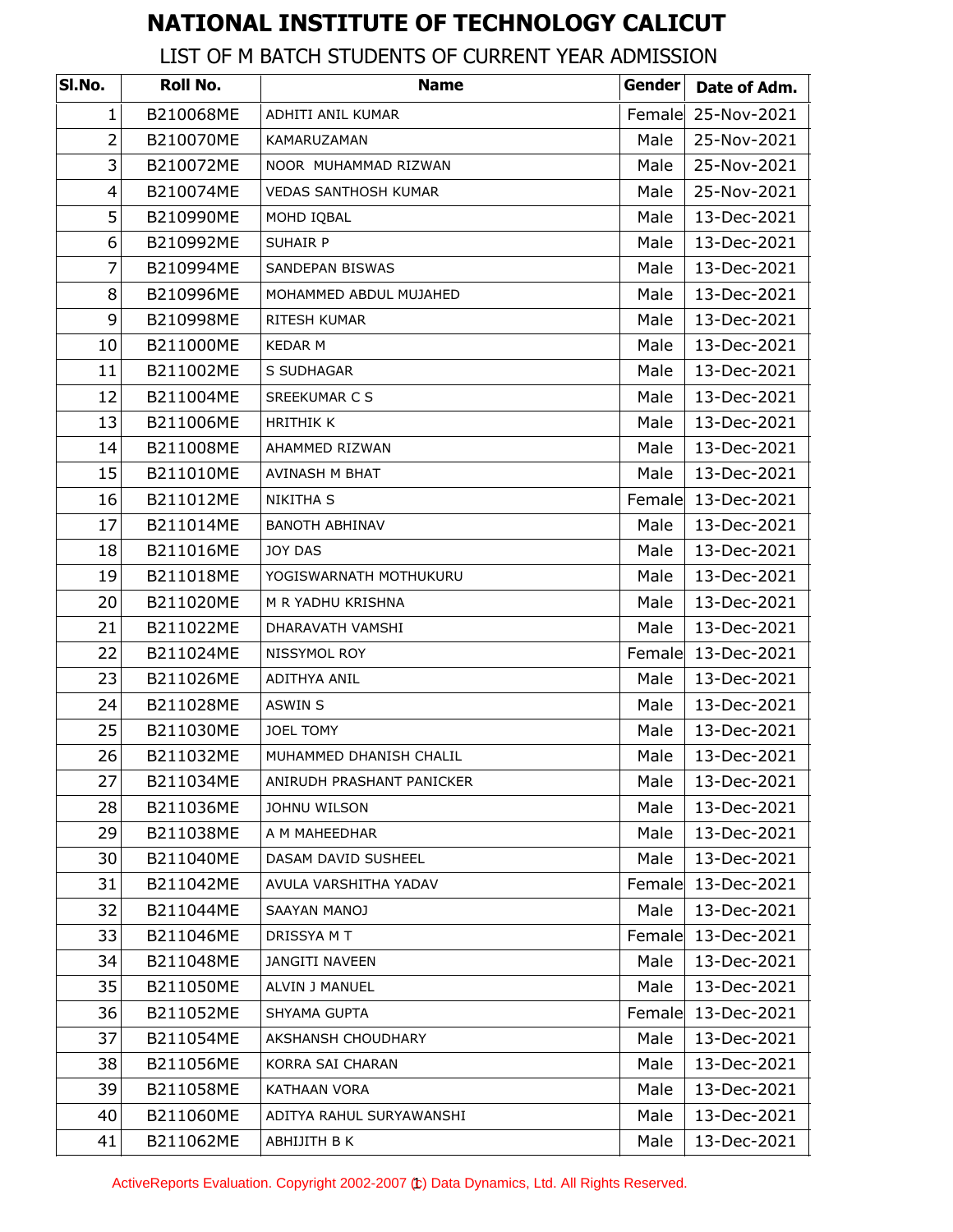| SI.No. | Roll No.  | <b>Name</b>             | Gender | Date of Adm.       |
|--------|-----------|-------------------------|--------|--------------------|
| 42     | B211064ME | DASAM SARAH NISSI       | Female | 13-Dec-2021        |
| 43     | B211066ME | SAGAR SUNIL MARAKKATH   | Male   | 13-Dec-2021        |
| 44     | B211068ME | ARJUN T R               | Male   | 13-Dec-2021        |
| 45     | B211070ME | ANAND KRISHNAN          | Male   | 13-Dec-2021        |
| 46     | B211072ME | VISAL S                 | Male   | 13-Dec-2021        |
| 47     | B211074ME | <b>AADHIL N</b>         | Male   | 13-Dec-2021        |
| 48     | B211076ME | REDDI SHIVA SAI LAHARI  | Female | 13-Dec-2021        |
| 49     | B211078ME | MALLAVARAPU PRUDHVI     | Male   | 13-Dec-2021        |
| 50     | B211080ME | KUSUMA SARIKA           | Female | 13-Dec-2021        |
| 51     | B211082ME | KARTHIK JAYARAJ         | Male   | 13-Dec-2021        |
| 52     | B211084ME | FADILAH FIZZAH A        | Female | 13-Dec-2021        |
| 53     | B211086ME | SANIL MATHEW            | Male   | 13-Dec-2021        |
| 54     | B211088ME | S GOURISHANKAR          | Male   | 13-Dec-2021        |
| 55     | B211090ME | KRITI KUMARI            |        | Female 13-Dec-2021 |
| 56     | B211092ME | ARUN S KUDAKASSERIL     | Male   | 13-Dec-2021        |
| 57     | B211094ME | ARYA MANOHARAN          |        | Female 13-Dec-2021 |
| 58     | B211096ME | SUDHA DEEPTHI SREE      | Female | 13-Dec-2021        |
| 59     | B211098ME | SATYASADHAN PATTANAYAK  | Male   | 13-Dec-2021        |
| 60     | B211100ME | ABIN SAJAN              | Male   | 13-Dec-2021        |
| 61     | B211102ME | ANANTHU V               | Male   | 13-Dec-2021        |
| 62     | B211104ME | M KRISHNAPRASAD VARMA   | Male   | 13-Dec-2021        |
| 63     | B211106ME | <b>JIBIN MATHEW</b>     | Male   | 13-Dec-2021        |
| 64     | B211108ME | <b>KESHAV GOEL</b>      | Male   | 13-Dec-2021        |
| 65     | B211110ME | <b>HARSH KHARE</b>      | Male   | 13-Dec-2021        |
| 66     | B211112ME | BEJOY S L               | Male   | 13-Dec-2021        |
| 67     | B211114ME | ROSHIN K                | Male   | 13-Dec-2021        |
| 68     | B211116ME | MANDAVILLI SRI LIKHITHA |        | Female 13-Dec-2021 |
| 69     | B211118ME | <b>GIRADA NITYASREE</b> | Female | 13-Dec-2021        |
| 70     | B211120ME | MOHAMMED RIZAL MOIDU    | Male   | 13-Dec-2021        |
| 71     | B211122ME | YENDURI SANKEERTH       | Male   | 13-Dec-2021        |
| 72     | B211124ME | ADITYA VINOD            | Male   | 13-Dec-2021        |
| 73     | B211126ME | SAYOOJ R S              | Male   | 13-Dec-2021        |
| 74     | B211128ME | <b>GEORGE P JERRY</b>   | Male   | 13-Dec-2021        |
| 75     | B211130ME | SAURABH KUMAR           | Male   | 13-Dec-2021        |
| 76     | B211132ME | <b>RAMANAN R</b>        | Male   | 13-Dec-2021        |
| 77     | B211134ME | ADITYA BHOSALE          | Male   | 13-Dec-2021        |
| 78     | B211136ME | SAILAJA MADASU          | Female | 13-Dec-2021        |
| 79     | B211138ME | <b>ISHAN SINGH</b>      | Male   | 13-Dec-2021        |
| 80     | B211140ME | KORADA TEJASAI          | Male   | 13-Dec-2021        |
| 81     | B211142ME | NISHEETH NAYAN          | Male   | 13-Dec-2021        |
| 82     | B211144ME | PRADEEP KUMAR           | Male   | 13-Dec-2021        |
| 83     | B211146ME | PITHANI BABY SAATWIKA   | Female | 13-Dec-2021        |
| 84     | B211148ME | SAMAR                   | Male   | 13-Dec-2021        |
| 85     | B211150ME | BOLLA ARUN KUMAR REDDY  | Male   | 13-Dec-2021        |

ActiveReports Evaluation. Copyright 2002-2007 (2) Data Dynamics, Ltd. All Rights Reserved.